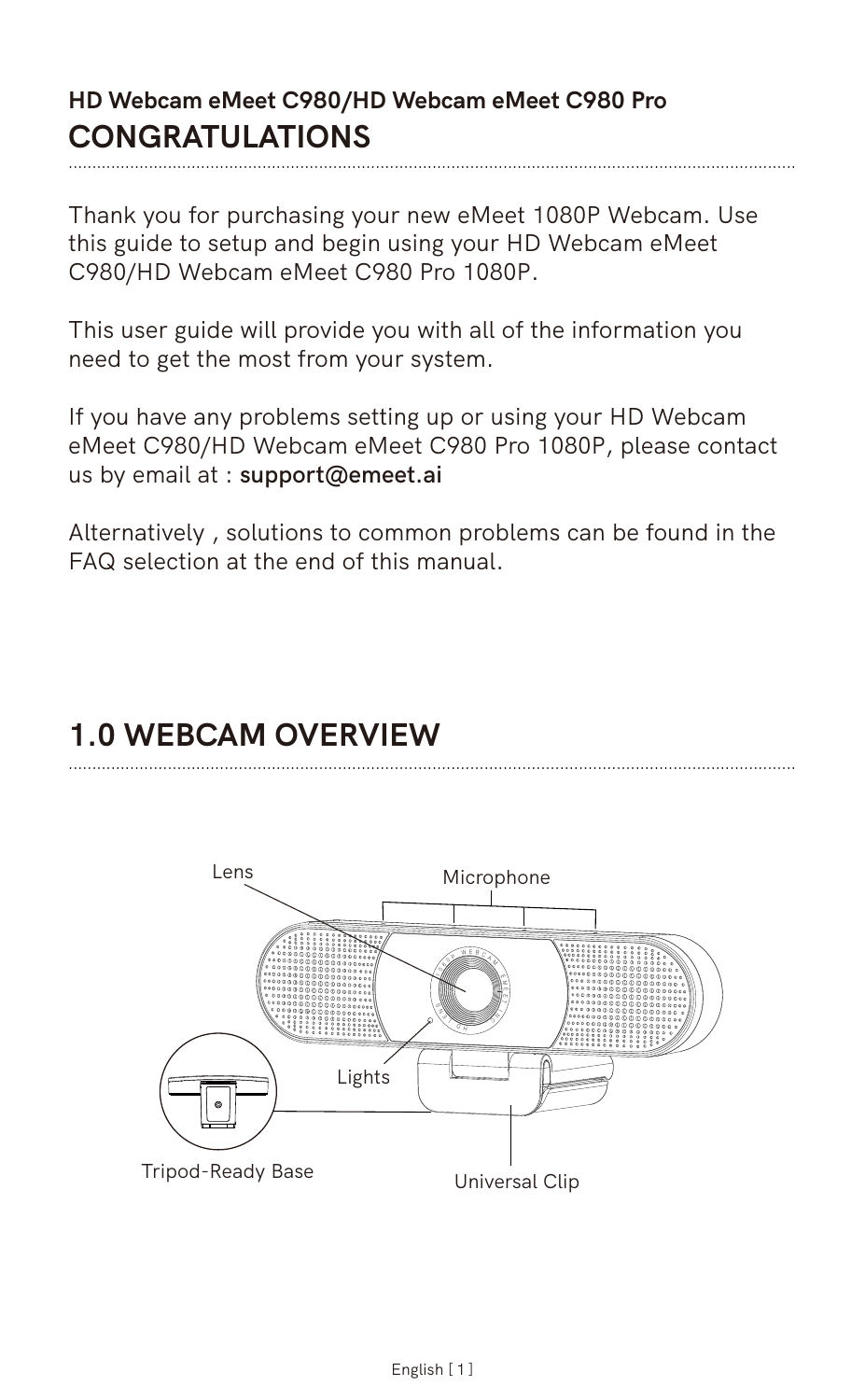#### **1.1 Hardware Overview**

| Model                           | HD Webcam eMeet C980                                                       | HD Webcam eMeet C980 Pro                                                                                                              |  |  |
|---------------------------------|----------------------------------------------------------------------------|---------------------------------------------------------------------------------------------------------------------------------------|--|--|
| Sensor                          | 1920×1080P CMOS                                                            | 1920×1080P CMOS                                                                                                                       |  |  |
| I ens                           | 4 layers                                                                   | 4 layers                                                                                                                              |  |  |
| Video resolution/<br>frame rate | 1920 × 1080, 30 fps                                                        | 1920 × 1080, 30 fps                                                                                                                   |  |  |
| Focusing range                  | $5cm$ to $5m$                                                              | $5cm$ to $5m$                                                                                                                         |  |  |
| Audio                           | 4 omnidirectional<br>microphone arrays;<br>automatic.<br>noise suppression | 4 omnidirectional<br>microphone arrays;<br>automatic noise<br>suppression, automatic<br>echo cancellation:<br>2 loudspeakers, 1 W x 2 |  |  |
| Power supply                    | USB power supply                                                           | USB power supply                                                                                                                      |  |  |

## **Note:**

Do not use a USB HUB for power supply to prevent failure in using the Webcam.

#### **1.2 Minimum System Requirements**

Please be sure that you meet all of the system requirements below to avoid difficulties during installation.

| CPU:<br>1.5GHz Processor or<br>above | Memory:<br>512MB RAM or above                   | <b>Operation System:</b><br>Windows XP, Vista<br>and 7/8/8.1/10;<br>Requires Mac 10.4 or<br>later |
|--------------------------------------|-------------------------------------------------|---------------------------------------------------------------------------------------------------|
| Connection:<br>USB 1.1 Port or above | Resolution:<br>640×480 or higher<br>recommended | Video/Sound Card:<br>16 bit or higher                                                             |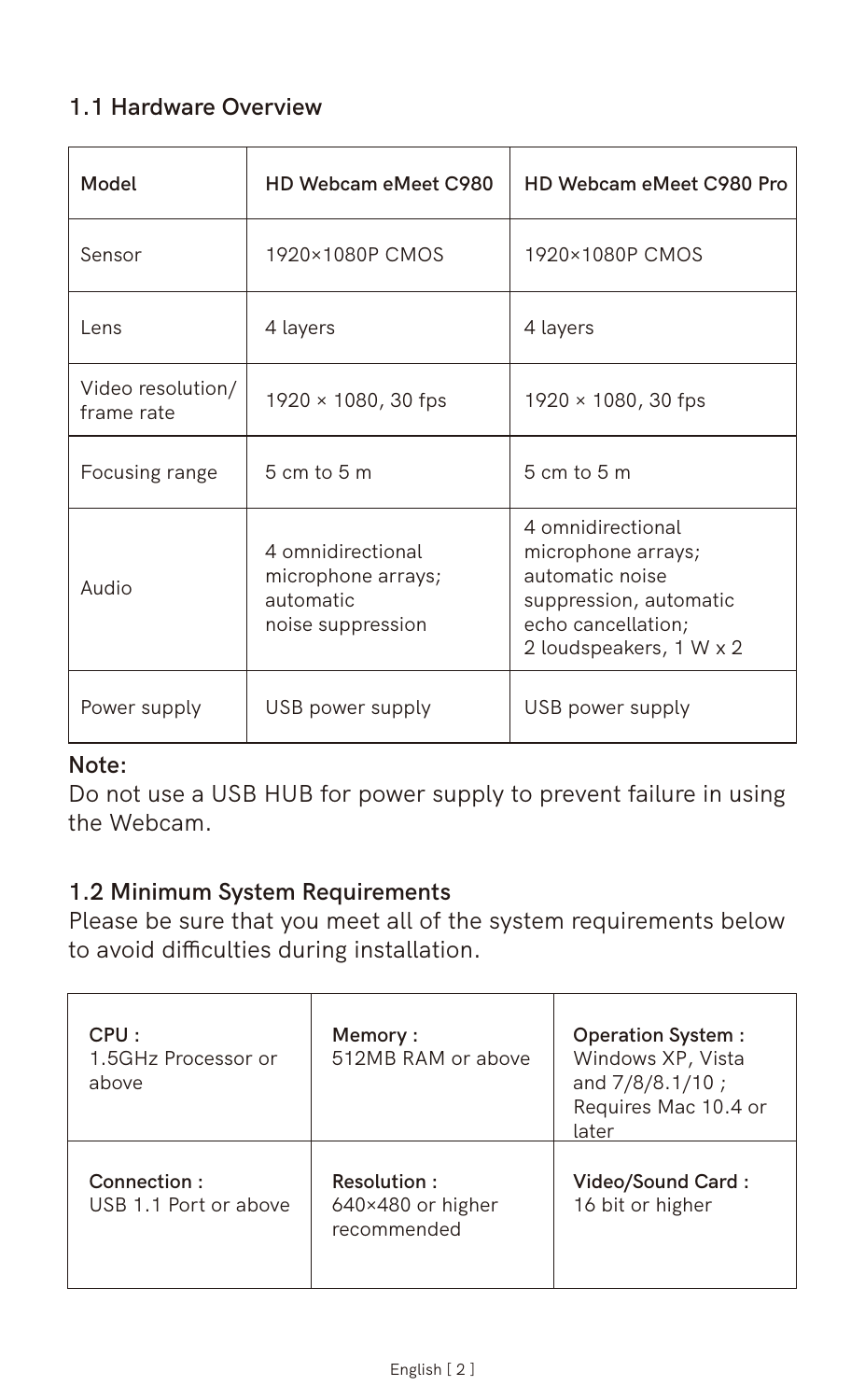2.1 Place your webcam 2.2 Connect your webcam



..........................................................................................................................................................

2.3 Fixed focus lens:

Fixed focus keeps things in focus up to five meters away. No need to adjust the lens focus manually.

# **3.0 SETTING UP YOUR WEBCAM**

#### **3.1 For Mac OS X Users**

The HD Webcam eMeet C980/HD Webcam eMeet C980 Pro will be automatically installed when you connect it to a Mac; no additional software is required. You will need to open camera software such as Quick Time, Photo Booth, Skype or Face Time to start streaming the video. Quick Time and Photo Booth are preinstalled on all Macs as standard.

To check if the webcam is detected or not, you may click the Apple Menu (in the top left corner of your screen) and then click About this Mac. Click on System Report from the pop-up window that appears. The System Information window for your Mac will appear. Navigate to the USB Section and check to see if the webcam is listed as a connected device (Show as "HD Webcam eMeet C980/HD Webcam eMeet C980 Pro", like the photo below).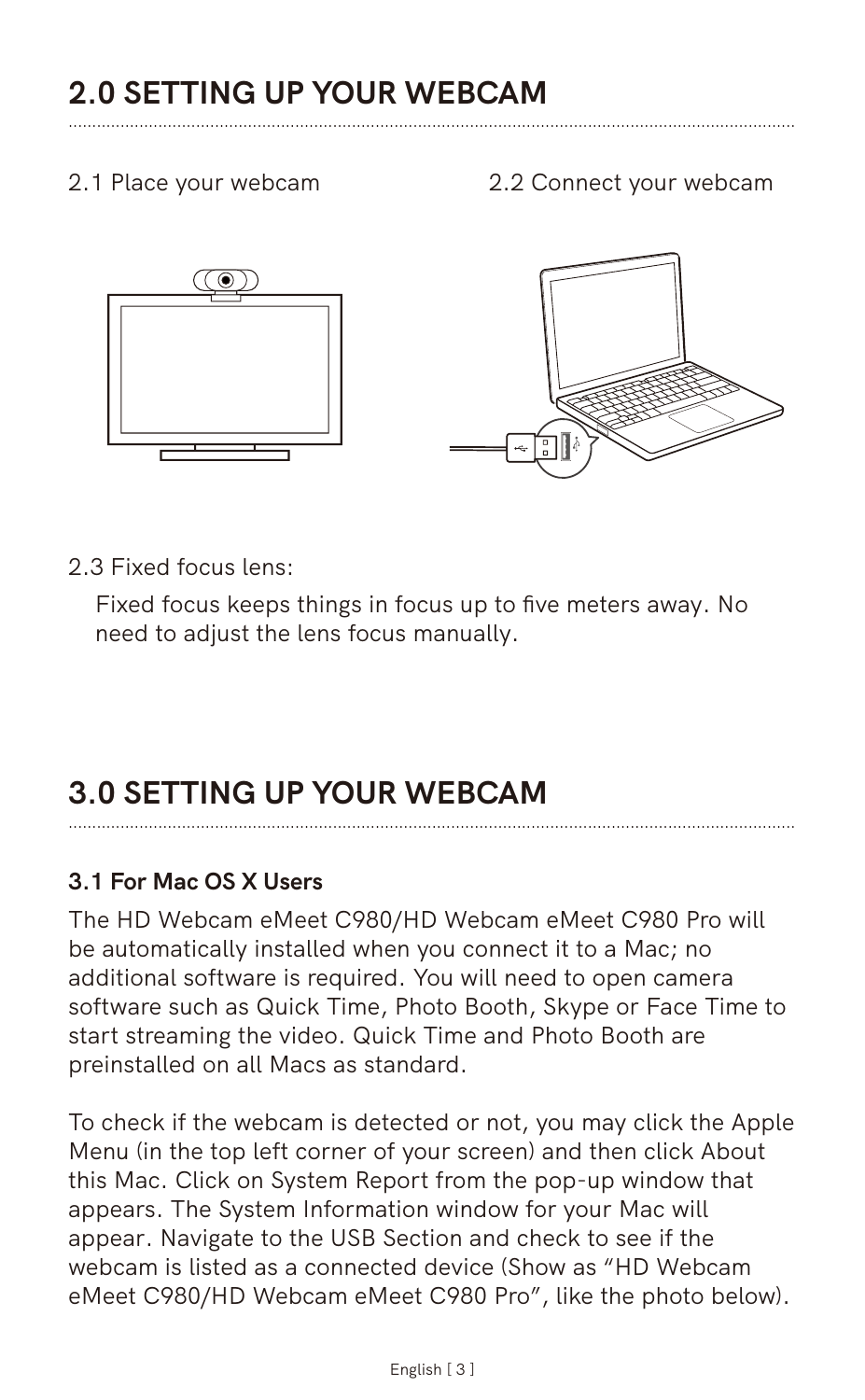## **HD Webcam eMeet C980**:

| <b>V</b> Hardware     | <b>LISR Device Tree</b> |  |
|-----------------------|-------------------------|--|
| ΔTΔ                   | $V$ USB 3.0 Bus         |  |
| Apple pay             | $\times$ USB 2.0 Hub    |  |
| Audio.                | HD Webcam eMeet C980    |  |
| Rluetooth             |                         |  |
| Camera                |                         |  |
| Card Reader           |                         |  |
| Controller            |                         |  |
| Diagnostics           |                         |  |
| Disc Burning          |                         |  |
| Ethernet Cards        |                         |  |
| Fibre Channel         |                         |  |
| FireWire              |                         |  |
| Graphics/Displays     |                         |  |
| Hardware RAID         |                         |  |
| Memory                |                         |  |
| NVM Express           |                         |  |
| PCL                   |                         |  |
| Parallel SCSL         |                         |  |
| Proven                |                         |  |
| Printers              |                         |  |
| SAS                   |                         |  |
| SATA/SATA Exoress     |                         |  |
| SPI                   |                         |  |
| Storage               |                         |  |
| Thunerbolt            |                         |  |
| <b>USB</b><br>Network |                         |  |

## **HD Webcam eMeet C980 Pro**:

| <b>W</b> Hardware         | <b>LISR Device Tree</b>  |
|---------------------------|--------------------------|
| ΔTΔ                       | $V$ USB 3.0 Bus          |
| Apple pay                 | $\Psi$ LISB 2.0 Hub      |
| <b>Audio</b><br>Rluetooth | HD Webcam eMeet C980 Pro |
|                           |                          |
| Camera<br>Card Reader     |                          |
| Controller                |                          |
| Diagnostics               |                          |
| Disc Burning              |                          |
| Ethernet Cards            |                          |
| Fibre Channel             |                          |
| FireWire                  |                          |
| Graphics/Displays         |                          |
| Hardware RAID             |                          |
| Memory                    |                          |
| NVM Express               |                          |
| PCL                       |                          |
| Parallel SCSI             |                          |
| Proven                    |                          |
| Printers<br>SAS           |                          |
| SATA/SATA Exoress         |                          |
| SPI.                      |                          |
| Storage                   |                          |
| Thunerbolt                |                          |
| <b>LISR</b>               |                          |
| Network                   |                          |
| Software<br>۰             |                          |
|                           |                          |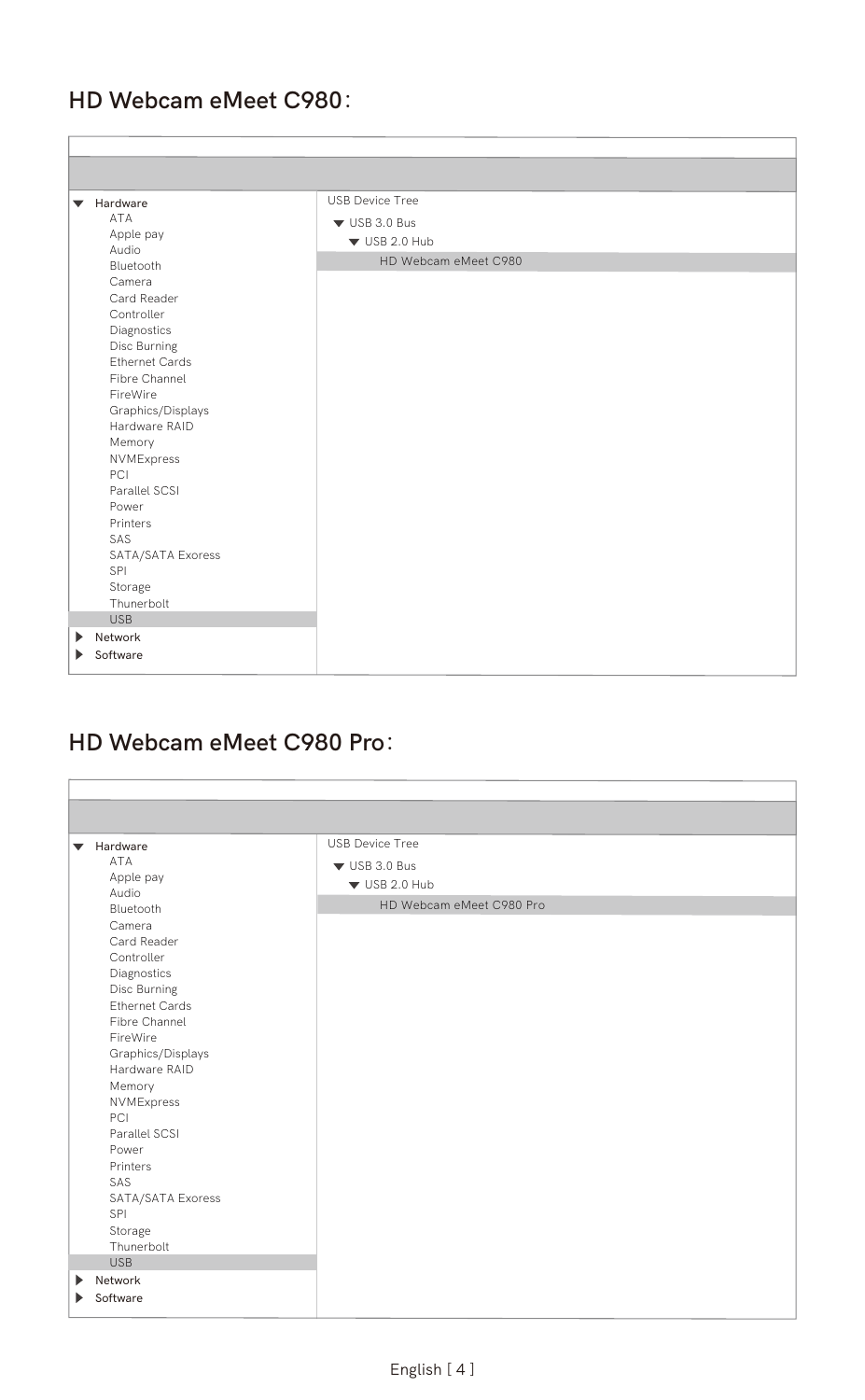#### **3.1.1 Photo Booth**

Your system should automatically detect the Webcam in the Photo Booth if it has no internal camera of its own. In rare cases where it does not, please try disconnecting the camera and reconnecting it once Photo Booth is already running, or you may try to restart your Mac.

If your Mac has a built-in camera already , you may open Photo Booth , chick the Camera on the top left of your screen , and choose the "HD Webcam eMeet C980/HD Webcam eMeet C980 Pro " to use this webcam (like the photo below ).

#### **HD Webcam eMeet C980**:



#### **HD Webcam eMeet C980 Pro**:



#### **3.1.2 Face Time**

So long as the Mac being used meets Apple's guidelines for running Face Time (having either OS X v10.5 installed or, on a small number of models, a built-in iSight camera on OS X v10.4), simply follow the installation instructions for Macs. Your system should automatically detect the Webcam in the Face Time.

If your Mac has a built-in camera already, you may open Face Time, chick Video on the top left of your screen, and choose the "HD Webcam eMeet C980/HD Webcam eMeet C980 Pro" to use this webcam (like the photo below ).

### **HD Webcam eMeet C980**: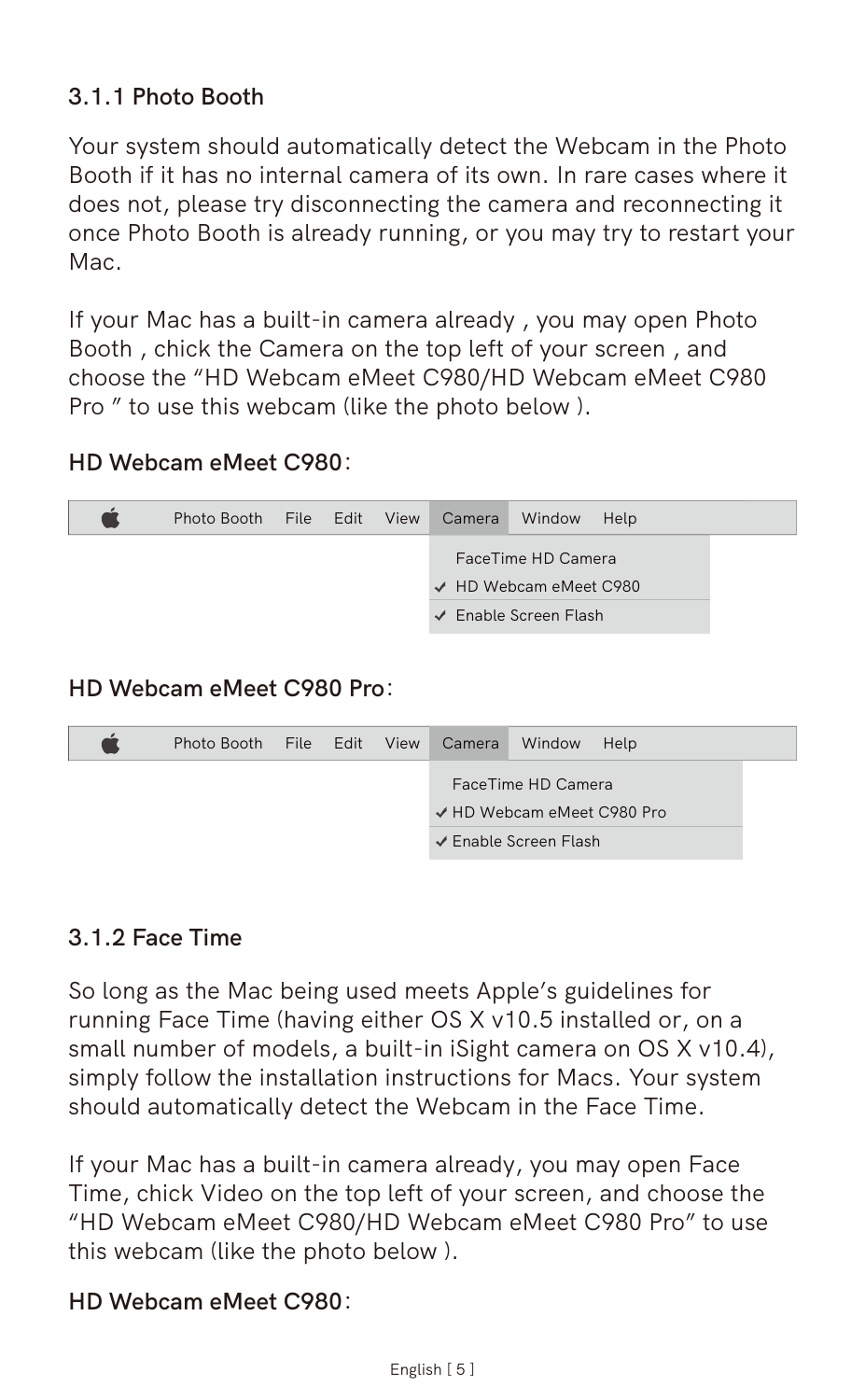| EaceTime                          | File | <b>Fdit</b> | Video      | Window                 | Help |
|-----------------------------------|------|-------------|------------|------------------------|------|
|                                   |      |             | Mute       |                        |      |
|                                   |      |             |            | Always on Top          |      |
| If you'd like to use the webcam's |      |             |            | Use Landscape          |      |
| microphone. please make sure      |      |             |            | Enter Full Screen      |      |
| the HD Webcam eMeet C980          |      |             | Camera     | J HD Webcam eMeet C980 |      |
|                                   |      |             |            | EaceTime HD Camera     |      |
| (UnderMicropho-nesection) is      |      |             | Microphone |                        |      |
| selected, otherwise you may use   |      |             |            | Use System Setting     |      |
| the Internal Microph-one.         |      |             |            | Internal Microphone    |      |
|                                   |      |             |            | √ HD Webcam eMeet C980 |      |

**HD Webcam eMeet C980 Pro**:

| FaceTime                          | File | Fdit | Video      | Window                     | Help |
|-----------------------------------|------|------|------------|----------------------------|------|
|                                   |      |      | Mute       |                            |      |
|                                   |      |      |            | Always on Top              |      |
| If you'd like to use the webcam's |      |      |            | Use Landscape              |      |
| microphone. please make sure      |      |      |            | Enter Full Screen          |      |
|                                   |      |      | Camera     |                            |      |
| the HD Webcam eMeet C980 Pro      |      |      |            | J HD Webcam eMeet C980 Pro |      |
| (UnderMicropho-nesection) is      |      |      |            | EaceTime HD Camera         |      |
| selected, otherwise you may use   |      |      | Microphone |                            |      |
|                                   |      |      |            | Use System Setting         |      |
| the Internal Microph-one.         |      |      |            | Internal Microphone        |      |
|                                   |      |      |            | V HD Webcam eMeet C980 Pro |      |

## **3.1.3 Skype**

Before running the Skype, make sure that any other applications that are using the webcam are fully closed. Failure to do so will mean that Skype may not recognize the webcam. It is highly recommended to update your Skype to latest version.

Once you have installed Skype and started it up, select Preferences... from the Skype menu in the top left corner of your screen (like the photo below):

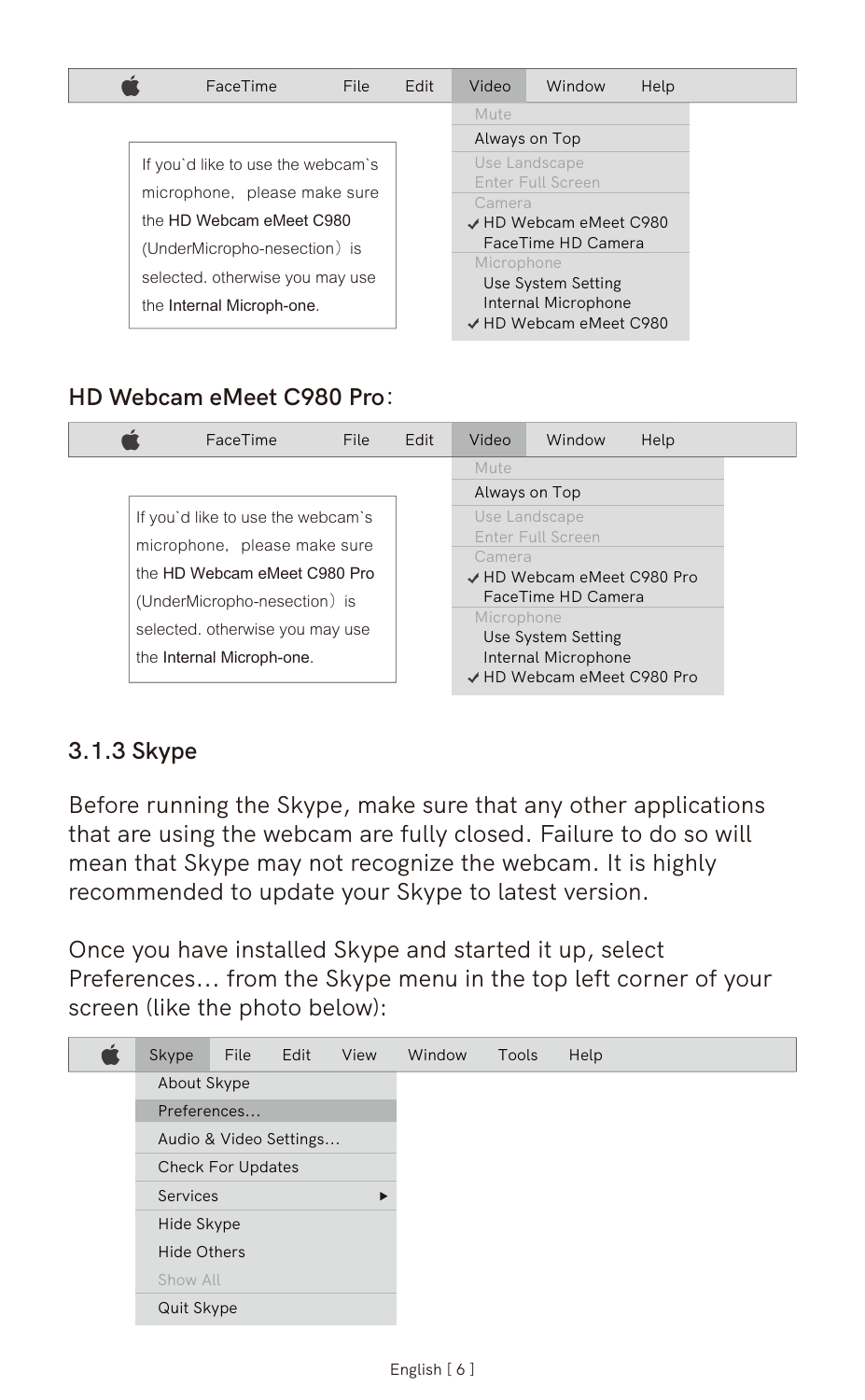In the Audio/ Video tab , Select"HD Webcam eMeet C980/HD Webcam eMeet C980 Pro" in the Microphone dropdown menu , select "HD Webcam eMeet C980/HD Webcam eMeet C980 Pro" in the Camera dropdown menu .

We recommend the users uncheck the box below the Microphone dropdown menu marked Automatically adjust microphone setting. This option, when checked, can sometimes cause sound interruptions during voice calls. Initially it is best to set the volume slider a little less than halfway along the bar. You can adjust this later to suit your preferences.

Remember to save your changes before closing the window.

#### **HD Webcam eMeet C980**:

| Settings             | VIDEO<br>Camera                                       | HD Webcam eMeet C980<br>w                                        |
|----------------------|-------------------------------------------------------|------------------------------------------------------------------|
| Account & Profile    |                                                       |                                                                  |
| General              | AUDIO                                                 |                                                                  |
| Appearance           | Microphone                                            | HD Webcam eMeet C980<br>$\sim$                                   |
| Audio & Video        |                                                       | .<br>00000000                                                    |
| Calling              |                                                       |                                                                  |
| Messaging            |                                                       |                                                                  |
| <b>Notifications</b> | Speakers                                              | Default device<br>$\sim$                                         |
| Contacts             | $2^{\circ}$<br>$\overline{3}$<br>ò.<br>$\overline{1}$ | 5<br>$\Delta$<br>A.<br>$\mathsf{o}$<br>6<br>$\overline{z}$<br>10 |
| Help & Feedback      |                                                       |                                                                  |
|                      |                                                       |                                                                  |

## **HD Webcam eMeet C980 Pro**:

| Settings             | VIDEO<br>Camera                              |                           | HD Webcam eMeet C980 Pro              |               | $\sim$ |
|----------------------|----------------------------------------------|---------------------------|---------------------------------------|---------------|--------|
| Account & Profile    |                                              |                           |                                       |               |        |
| General              | AUDIO                                        |                           |                                       |               |        |
| Appearance           | Microphone                                   |                           | HD Webcam eMeet C980 Pro              |               | $\sim$ |
| Audio & Video        |                                              | $-0.0.0$                  |                                       | .<br>$\cap$   |        |
| Calling              |                                              |                           |                                       |               |        |
| Messaging            |                                              |                           |                                       |               |        |
| <b>Notifications</b> | Speakers                                     |                           | HD Webcam eMeet C980 Pro              |               | $\sim$ |
| Contacts             | $\mathfrak{D}$<br>$\Omega$<br>$\overline{1}$ | $\mathcal{R}$<br>$\Delta$ | 5<br>$\overline{a}$<br>$\overline{7}$ | A.<br>$\circ$ | 10     |
| Help & Feedback      |                                              |                           |                                       |               |        |
|                      |                                              |                           |                                       |               |        |

#### **Note:**

Do not use a USB HUB for power supply to prevent failure in using the Webcam.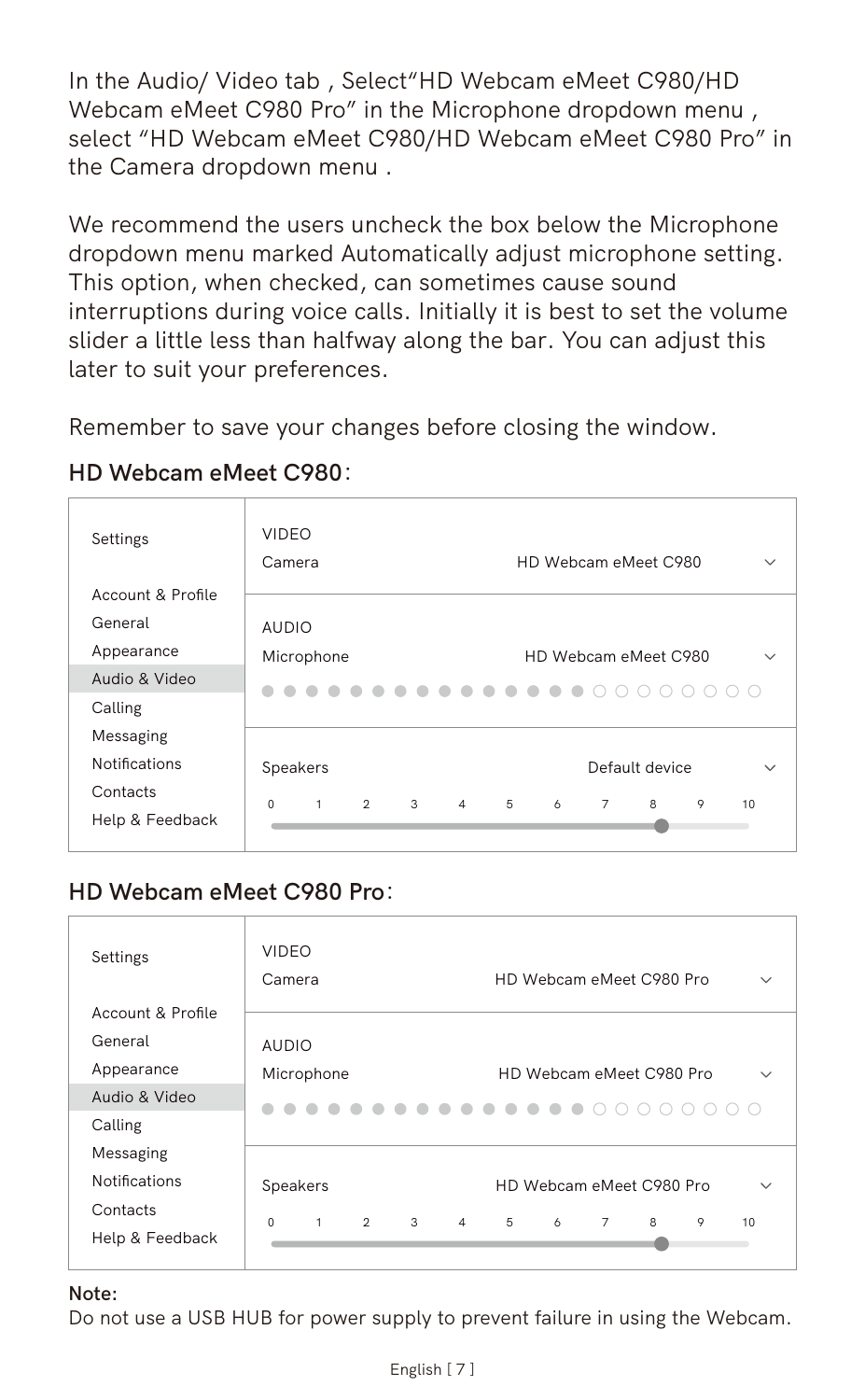#### **3.1.4 Setting up audio**

Please make sure that the eMeet webcam is selected as the input device in the application you are using to access this feature.

You can also select it in the Mac's System Preferences – choose the Sound pane and go to the Input tab to designate the webcam's microphone ("HD Webcam eMeet C980/HD Webcam eMeet C980 Pro") as your system default . You can manual adjust the Input volume of the webcam as you prefer.

#### **3.2 For Window Users**

The eMeet Webcam is compatible with most Windows operation system included Windows vista / 2000 / XP / Vista /7 /8/8.1/10.

#### **3.2.1Setting up the microphone (Win 7 / 8 / 8.1 / 10 &Vista)**

- Open your Control Panel from the Start menu and select the **·** Hardware and Sound panel .
- In the Sound menu , click Manage Audio Devices and then the **·** Recording tab along the top of the settings windows which appears.
- Make sure that "HD Webcam eMeet C980/HD Webcam eMeet **·** C980 Pro" is selected as the default device under Recording , and then click OK to save your changes.
- If the microphone is too quiet or too loud , you can adjust it with **·** the Properties ( Levels ) setting in the same Recording panel.

#### **3.2.2 Speaker Setup of HD Webcam eMeet C980 Pro (Win 7/8/8.1/10 and Vista)**

- Select Start > Control Panel > Hardware and Sound. **·**
- Under the Sound tab, click Manage Audio Devices. Click the **·** Playback tab on the top of the displayed setup window.
- On the Playback tab, click HD Webcam eMeet C980 Pro, and **·** then click as the Set Default button. Click OK to save your changes.
- If the speaker is too quiet or too loud, you can make changes to the property (level) of the same recording panel.

You may also need to set up the default device for the individual applications you use.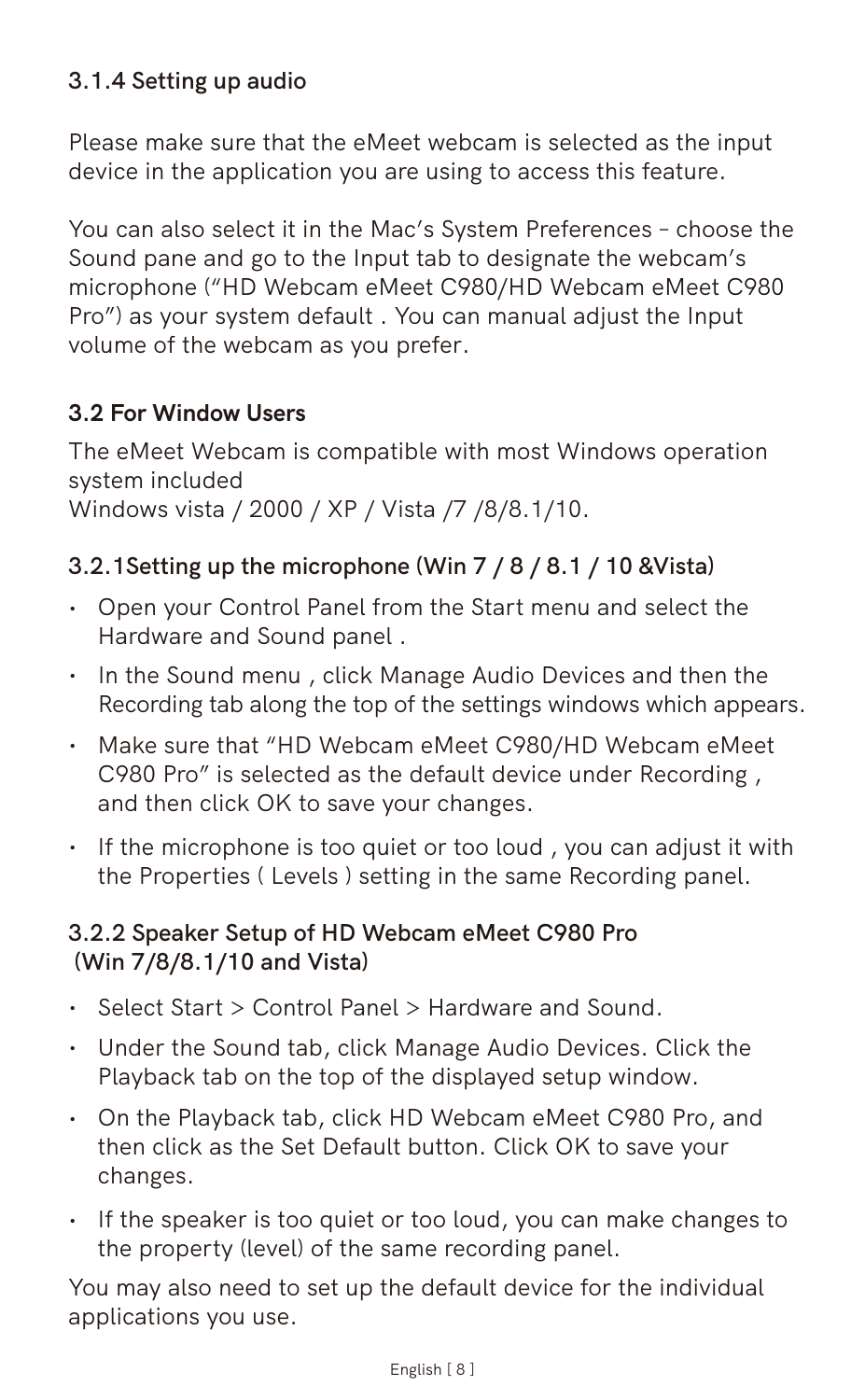## **4.1 Troubleshooting for Mac OS X Users**

#### **4.1.1 The webcam is not recognized when I connect it to my Mac. I am using OS X 10.4.2 or earlier.**

If you are using an earlier version of the OS X 10.4 software, please install the free Apple Software Update to 10.4.3 or later for the automatic webcam detection to work. We recommend updating to latest version if possible for full Face Time webcam support to be available as well.

#### **4.1.2 The webcam is not recognized on Mac, I am using latest OS X.**

Find if the "HD Webcam eMeet C980/HD Webcam eMeet C980 Pro" is listed in the System Report , if not , you may try this way:

1) Quit all open apps that may try to use the camera

2) Open Terminal, found in the /Applications/Utilities directory in OS X

3) Enter the following command strings exactly, then hit return: sudo killall VDCAssistant

4) Still at the terminal, issue the following command as well: sudo killall AppleCameraAssistant

5) Enter the administrator password when requested, this is required to execute a command with superuser privileges as prefixed by sudo

6) Relaunch the app that was attempting to use the camera

## **4.2 Troubleshooting for Windows Users**

#### **4.2.1 Webcam Not Recognized by the System**

1) Right-click Start or the Windows icon in the lower left corner on the desktop.

2) Select Device Manager.

3) Locate the imaging device (displayed as audio controller, video and game on Win 7 or Vista operating system). Check whether the "HD Webcam eMeet C980/HD Webcam eMeet C980 Pro"